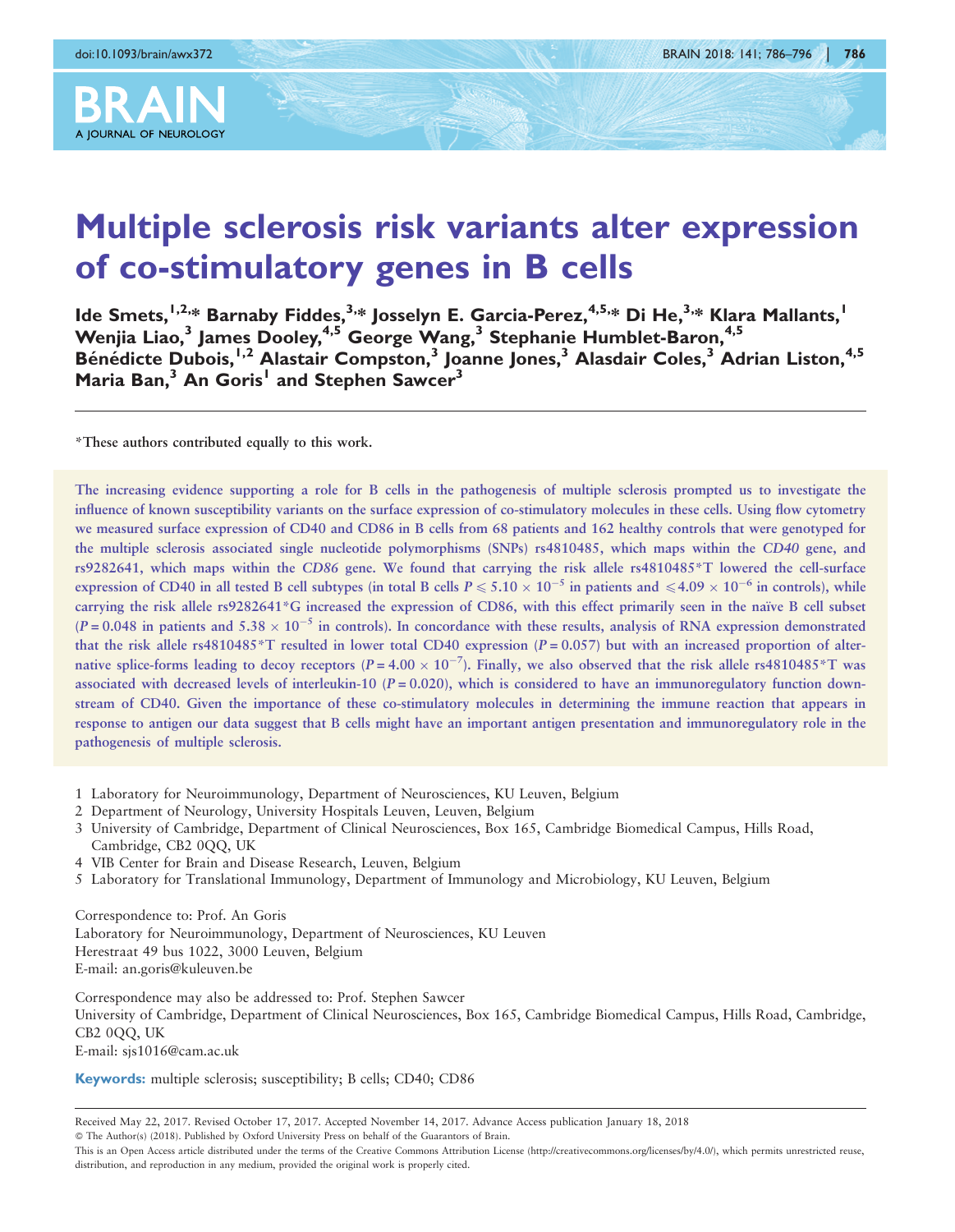**Abbreviations:** EAE = experimental autoimmune encephalomyelitis; MFI = mean fluorescence intensity; PBMC = peripheral blood mononuclear cells; SNP = single nucleotide polymorphism

### Introduction

Multiple sclerosis is an autoimmune disease of the central nervous system that is characterized pathologically by inflammation, demyelination and axonal loss. Genome-wide association studies have enabled the identification of 11 human leukocyte antigen (HLA) and 110 non-HLA genetic risk factors ([The Australia and New Zealand Multiple](#page-10-0) [Sclerosis Genetics Consortium, 2009; Patsopoulos](#page-10-0) et al., [2011](#page-10-0); [The International Multiple Sclerosis Genetics](#page-10-0) [Consortium and The Wellcome Trust Case Control](#page-10-0) [Consortium 2, 2011; The International Multiple Sclerosis](#page-10-0) [Genetics Consortium, 2013; Moutsianas](#page-10-0) et al., 2015). Collectively these variants explain 28% of heritability to the disease [\(The International Multiple Sclerosis Genetics](#page-10-0) [Consortium, 2013](#page-10-0)), but to date translating these associations into meaningful biology has proven to be difficult ([Goris](#page-9-0) et al.[, 2012](#page-9-0); [Sawcer](#page-10-0) et al., 2014). The associated regions are heavily enriched for genes with known immunological function, pointing to a primary role of the adaptive immune system in the pathogenesis of the disease [\(The International](#page-10-0) [Multiple Sclerosis Genetics Consortium and The Wellcome](#page-10-0) [Trust Case Control Consortium 2, 2011; The International](#page-10-0) [Multiple Sclerosis Genetics Consortium, 2013;](#page-10-0) [Dendrou](#page-9-0) et al.[, 2015](#page-9-0)). Because of their limited contribution to the induction of experimental autoimmune encephalomyelitis (EAE) in mouse models, the contribution of B cells to multiple sclerosis development has long been overshadowed by investigation into T cells. Recent data on the role of B cells in the pathogenesis of multiple sclerosis ([Schubert](#page-10-0) et al., [2015](#page-10-0); [Dooley](#page-9-0) et al., 2016), and the highly promising results of B cell directed therapies [\(Hauser](#page-9-0) et al., 2017; [Montalban](#page-10-0) et al.[, 2017](#page-10-0)) in the disease have challenged the earlier T cell paradigm. Several of the multiple sclerosis risk single nucleotide polymorphisms (SNPs) are located in or near genes for co-stimulatory molecules ([The Australia and New Zealand](#page-10-0) [Multiple Sclerosis Genetics Consortium, 2009; The](#page-10-0) [International Multiple Sclerosis Genetics Consortium and](#page-10-0) [The Wellcome Trust Case Control Consortium 2, 2011](#page-10-0); [The International Multiple Sclerosis Genetics Consortium,](#page-10-0) [2013](#page-10-0)), playing a role in B cells in the context of antigen presentation, such as CD40 and CD86. Current evidence suggests that most genetic risk factors for complex disease do not alter protein function, but rather exert their effects by changing the expression of genes in immune cells ([Maurano](#page-10-0) et al.[, 2012;](#page-10-0) Raj et al.[, 2014](#page-10-0); [Sawcer](#page-10-0) et al., 2014). In this study we assessed surface expression of key co-stimulatory molecules (CD40 and CD86) on B cell subtypes in patients with untreated multiple sclerosis and healthy control subjects, and correlated our findings with genotype at associated SNPs rs4810485 and rs9282641.

# Materials and methods

### Study population

All cases and controls gave written informed consent and the study was approved by the Ethics Committee of the University Hospitals Leuven (ML4733, cases) and the University of Cambridge (REC-11/33/0007, controls).

#### Cases

A study population of 68 unrelated patients of Caucasian descent fulfilling McDonald criteria for multiple sclerosis was included at the outpatient Department of Neurology of the University Hospitals Leuven. Demographic and clinical data were collected through a questionnaire and inspection of medical records (Supplementary Table 1). All patients were untreated at the time of sampling with no history of cancer, immunosuppressive treatments or antibiotics, antiallergy or anti-inflammatory treatment in the week prior to sampling.

#### Control subjects

We studied 162 healthy volunteers recruited from the Cambridge BioResource and selected on the basis of their rs9282641 genotype. The date of attendance of the healthy controls was randomized with respect to genotype and all data collection and sample testing was undertaken fully blinded to genotype.

### Immunophenotyping

#### Leuven

Heparinized blood was collected from patients and rested at  $18^{\circ}$ C for 2–4 h prior to isolation of peripheral blood mononuclear cells (PBMCs) using lymphocyte separation medium (LSM, MP Biomedicals). PBMCs were frozen in 10% dimethyl sulfoxide (Sigma) and stored at  $-80^{\circ}$ C prior to analysis. PBMCs were processed in different batches at four different time points. Cell surface expression in specific cell subtypes was examined using a B cell panel (CD19-BV510, CD27-AF-700, CD38-APC, CD24-BV421, IgM-PE, IgD-APC-Cy7, CD40-PE-Cy-7 and CD86-PE-CF594). Six B cell populations were measured using the following gating strategy: total B  $(CD19<sup>+</sup>)$ , transitional (CD19<sup>+</sup>CD24<sup>hi</sup>CD38<sup>hi</sup>), naïve (CD19<sup>+</sup>CD27<sup>-</sup>), non-switched memory (CD19<sup>+</sup>CD27<sup>+</sup> IgD<sup>+</sup>), class-switched memory (CD19<sup>+</sup>CD27<sup>+</sup> IgD<sup>-</sup>) and plasmablasts (CD19<sup>+</sup>CD24<sup>-</sup>CD38<sup>hi</sup>). Expression of CD40 on non-B cells was performed using CD19<sup>-</sup>CD40<sup>+</sup> cells. Based on CD40 expression patterns and forward scatter/side scatter analysis, these cells are largely myeloid in origin. Expression of CD40 and CD86 was measured as percentage of positive cells and as mean and, where appropriate mode, of fluorescence intensity (MFI) across positive cells for each cell type. Representative fluorescence-activated cell sorting (FACS) plots are shown in Supplementary Figs 1 and 2.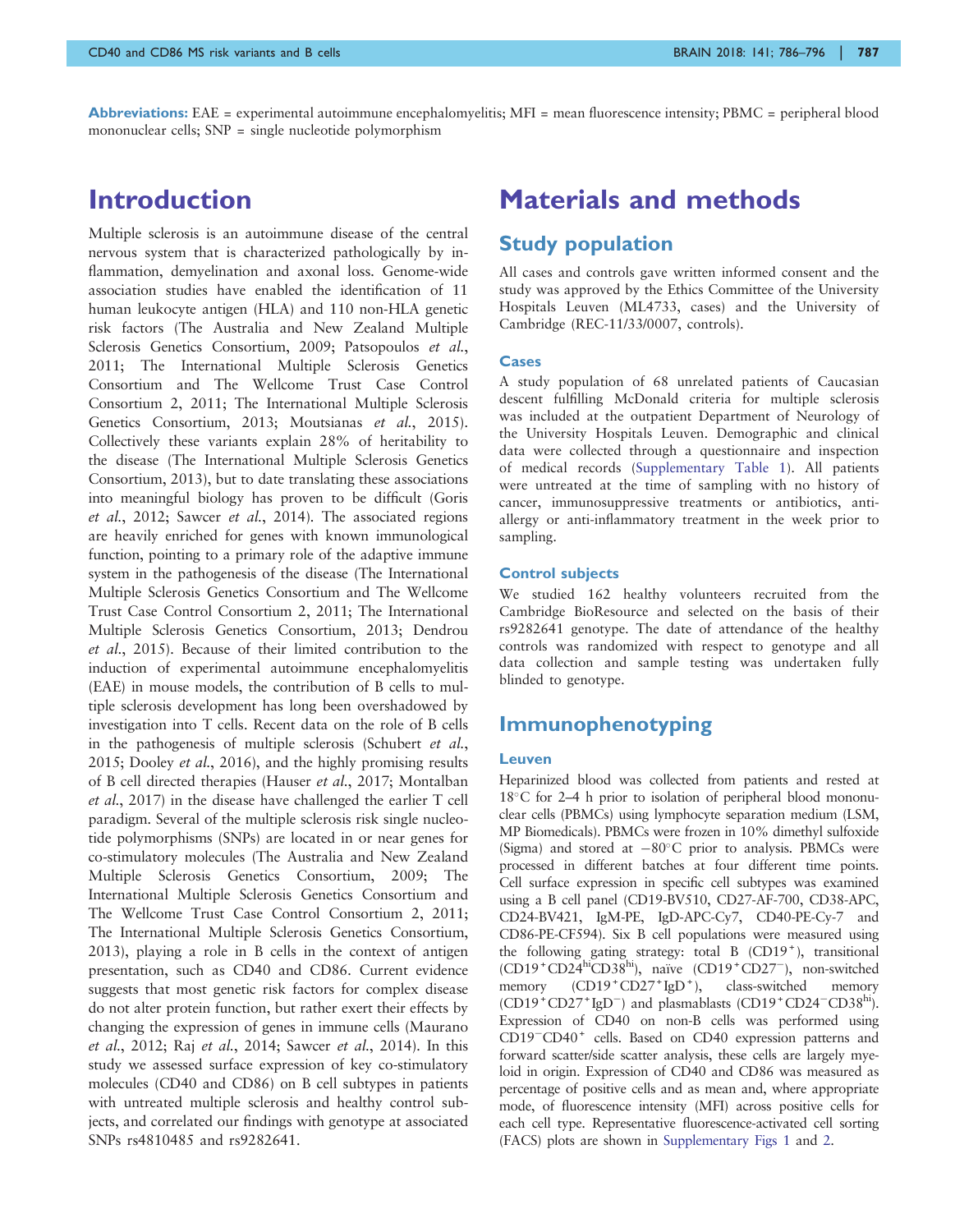#### **Cambridge**

Heparinized venous blood was collected of healthy controls recruited from the Cambridge BioResource (http://www.cambridgebioresource.group.cam.ac.uk), all samples were collected in the morning and were fully processed within 4 h. PBMCs were isolated by density gradient centrifugation using Ficoll-Paque<sup>TM</sup> PLUS (GE Healthcare). Cell surface expression of CD40 and CD86 in specific cell subtypes was examined using a B cell panel (CD19-PerCP-Cy5.5, CD27-PE-Cy7, IgD-V500, CD40-FITC, and CD86-APC) defining total (CD19<sup>+</sup>), naïve (CD19<sup>+</sup>CD27<sup>-</sup>), non-switched memory (CD19+CD27+IgD+) and class-switched memory (CD19<sup>+</sup>CD27<sup>+</sup>IgD<sup>-</sup>) cell types. Expression of CD86 was also assessed in monocytes using a second panel (CD14- APC-H7, CD16-PE, HLA-DR-V500, CD80-FITC, and CD86- APC), defining total  $(CD14^+)$ , classical  $(CD14^{\text{hi}}CD16^-)$ , intermediate  $(CD14^{\text{hi}}CD16^+)$  and non-classical  $(CD14^{\text{lo}}CD16^+)$ monocytes. Sample-specific isotype controls were determined for both CD86 and CD40. Ultimately, we were able to obtain isotype controlled data for CD86 and CD40 in B cells from 135 subjects and for CD86 in monocytes from 144 subjects. Expression of CD40 and CD86 was measured both as a percentage of cells and as MFI ratio within positive cells. The latter corresponds with the ratio between the observed geometric mean fluorescence and the geometric mean fluorescence in the corresponding sample specific isotype control. Representative FACS plots are shown in Supplementary Figs 3 and 4.

### **Genotyping**

SNP genotyping was undertaken using predesigned assays for the CD40 SNP rs4810485 (C\_1260190\_10) (cases and controls) and the CD86 SNP rs9282641 (C\_30239585\_20) (cases), run on a 7300 Sequence Detection Instrument or Quantstudio 7K Flex System (Thermo Fisher). For healthy controls, rs9282641 genotypes were provided by the Cambridge BioResource.

#### Gene expression

#### Leuven

RNA was extracted from total PBMCs and reverse transcribed using a high-capacity cDNA reverse transcription kit (Thermo Fisher). Droplet digital PCR (Bio-Rad) was performed using 50 ng cDNA according to the manufacturer's instructions with predesigned gene expression assays (Thermo Fisher) for total CD40 (Hs00374176\_m1, spanning exon 1-2), CD40 without exon 6 (Hs01008251\_m1, spanning exon5-7) and housekeeping gene POLR2A (Hs00172187\_m1) or custom assays (sequence available upon request) for CD40 without exon 5 (spanning exon 4-6) and without exon 5 and 6 (spanning exon 4-7). Relative quantity of the CD40 splice forms versus POLR2A and of the alternative splice forms versus total CD40 was measured with QuantaSoft $^{TM}$  v1.4 (Bio-Rad).

#### **Cambridge**

From each control sample, we collected CD14<sup>+</sup> and CD19<sup>+</sup> cells using magnetic activated cell sorting (Miltenyi Biotec); by flow cytometry we achieved purities in excess of 97% and 87%, respectively. RNA was extracted from these separated cells using TRIzol® Reagent (Life Technologies). A maximum of 1 µg of RNA was reverse transcribed using SuperScript® III First-Strand Synthesis System (Life Technologies) with a 50:50 mixture of random Oligo(dT) primers. CD86 mRNA transcript expression was then determined using TaqMan<sup>TM</sup> on the QuantStudio<sup>TM</sup> 7K Flex System. The primers used to detect mRNA expression of transcripts (i) containing the transmembrane domain; (ii) lacking the transmembrane domain; (iii) starting with the first exon; and (iv) starting with the second exon are provided in Supplementary Fig. 5. A reference gene, TATA-box binding protein (TBP), was used to establish the relative expression of each transcript using the standard curve method.

### Cytokine analyses

Plasma or serum samples were collected for patients and controls and stored at  $-80^{\circ}$ C for subsequent analysis. In healthy controls soluble CD86 serum levels were quantified using the sandwich enzyme linked immunosorbent assay (ELISA) with a predesigned CD86 Human ELISA Kit (Abcam) with serum diluted 1:20, and plates were read using the Bio-Rad Plate Reader model 680. In patients circulating plasma levels of B cell activation factor (BAFF) were measured using a human BAFF Quantikine® ELISA (R&D Systems), and cytokines IFN-g, IL-10, IL-12p70, IL-2, IL-4, IL-6, IL-8 and TNF-a were quantified in plasma by electrochemiluminescence immunoassay using the V-Plex Human Proinflammatory Panel Meso Scale Discovery (MSD) plates. All MSD measurements on 68 untreated multiple sclerosis patients were done on the same 96-well plate including an eight-point standard curve (1/4 dilutions starting from 370 pg/ml, with the eighth point being blank) (Supplementary Fig. 6). Values below the detection limit (0.03 pg/ml) are set at the detection limit for analysis. For a subset of 17 untreated multiple sclerosis patients, IL-10 levels were additionally measured from a second sample obtained 3 years [standard deviation (SD) 0.5 years] previously.

#### Statistical analysis

Linear regression models in R v3.3.2 and Plink v1.07 included the phenotype (immunological or gene expression variable) as function of genotype assuming an allele dosage model (number of risk alleles as 0, 1 or 2). In the Leuven study population immunophenotyping batch was taken into account as a covariate. Despite the extensive correlation between many of the assessed variables, we applied a conservative correction factor for multiple testing of 80 [based on the number of B cell and monocyte subsets considered, and the fact that both per cent positive cells and MFI (ratio) were considered for each SNP in patients and controls]. Applying this correction factor generated a corrected significance threshold P-value of 0.00056 for the cellular variables. In our follow-up experiments to unravel the mechanism of action (RNA expression and cytokine analysis), a nominal significance threshold  $(P = 0.05)$  was applied.

### **Results**

### CD40 and CD86 genotype correlates with cell surface expression

In order to study the effect of multiple sclerosis risk variants mapping within the genes for CD40 (rs4810485) and CD86 (rs9282641) on the surface expression of these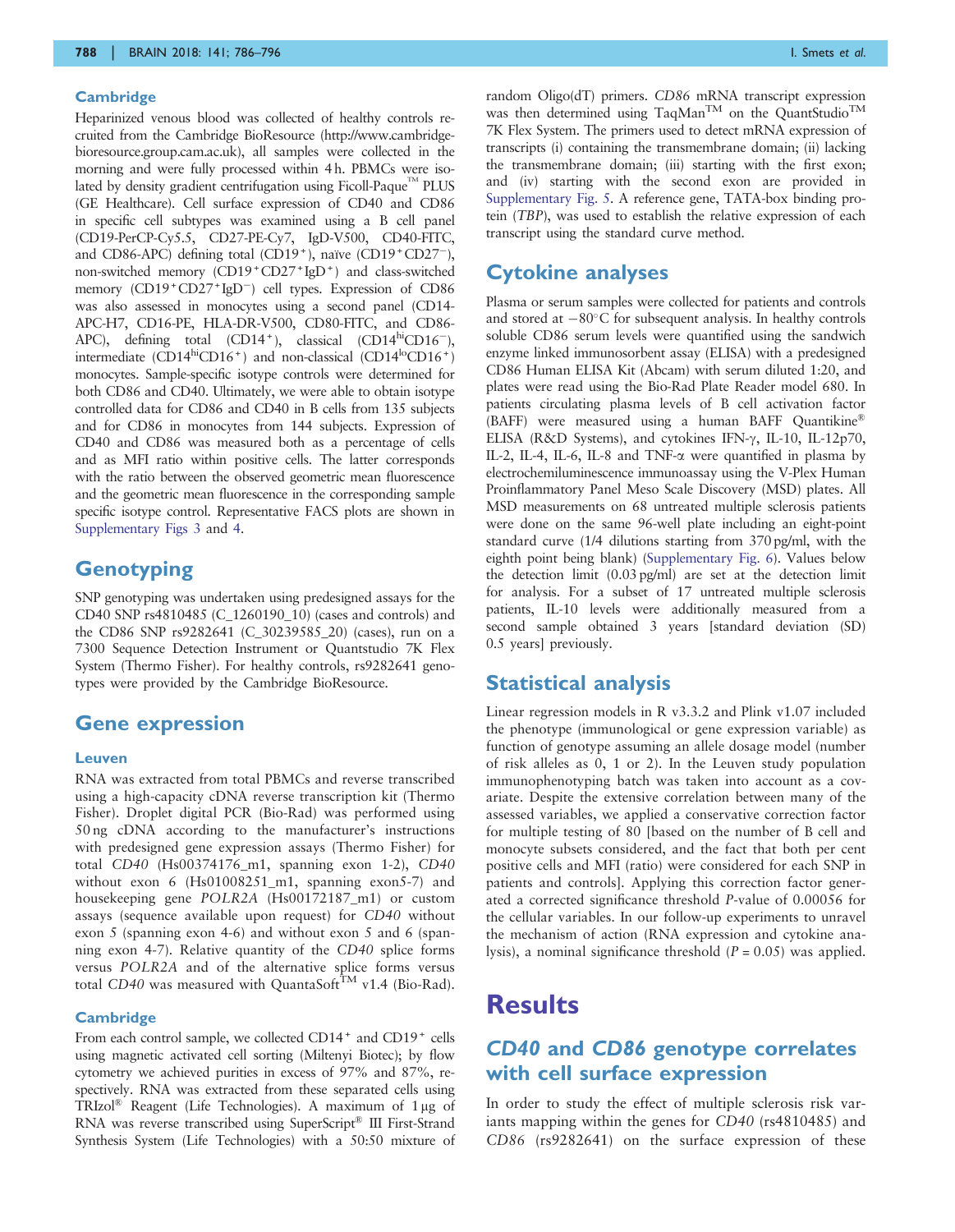

Figure 1 Association of the CD40 SNP rs4810485 with B cell surface expression of CD40 in healthy controls ( $n = 135$ ). MFI ratio of CD40 on CD40-positive cells by genotype is depicted for (A) B cells, (B) naïve B cells, (C) non-switched memory B cells and (D) classswitched memory B cells in the G/G ( $n = 70$ ), G/T ( $n = 34$ ) and T/T ( $n = 12$ ) genotype group. Box-whisker plots represent median, quartiles and 1.5 x interquartile range (IQR). rs4810485\*T is the multiple sclerosis risk allele. P-value is given for a linear regression of CD40 MFI in function of the number of T alleles.

co-stimulatory molecules in B cells we collected PBMCs from 68 untreated multiple sclerosis patients and 162 healthy volunteers (Supplementary Table 1). Using flow cytometry we then defined B cell subtypes and measured the percentage of cells that were positive for each molecule together with the surface expression levels on positive cells within defined subgroups (naïve, non-switched memory, switched memory, transitional, and plasmablasts in cases, and just the first four subtypes in controls). Cases and controls were processed independently at two sites, cases in Leuven and controls in Cambridge.

We observed notable differences in the expression of these co-stimulatory receptors across the tested B cell subsets in untreated multiple sclerosis patients (Supplementary Fig. 7). Transitional B cells  $(CD19 + CD24<sup>hi</sup>CD38<sup>hi</sup>)$  have the highest expression levels of CD40 in untreated multiple sclerosis patients, while plasmablasts  $(CD19 + CD24 - CD38<sup>hi</sup>)$  have the lowest CD40 MFI as well as the lowest percentage of CD40 positive cells. The percentage of CD86-positive cells increases with B cell activation state from transitional and naïve over memory B cells to plasmablasts. Overall, there was no net effect of the multiple sclerosis risk SNPs on the B cell subset frequencies in patients or controls (data not shown).

We observed highly significant associations between CD40 expression and the rs4810485 genotype in all B cell subsets (patients:  $P \le 5.10 \times 10^{-5}$ , controls  $P \le 4.09 \times 10^{-6}$ ), with each copy of the multiple sclerosis risk allele rs4810485\*T corresponding to lower CD40 cell surface expression levels (Figs 1 and [2](#page-4-0)). The percentage CD40-positive cells approximates 100% across most cell subsets with little variation, although a trend in the same direction as for MFI was observed in cases and controls (Supplementary Figs 8 and

9). In untreated multiple sclerosis patients, the myeloid cell subset showed a trend for decreased CD40 MFI  $(P = 0.0024)$  (Supplementary Fig. 10). This association is in the same direction as for B cells, but does not survive multiple testing. Importantly, significance levels are three to four orders of magnitude smaller and the effect size is about half compared to B cells in the same study population.

The CD86 SNP rs9282641 has a relatively low minor allele frequency (9%), and therefore healthy controls were selected from the Cambridge BioResource on the basis of genotype in order to ensure a more uniform distribution across genotypes. In these healthy controls, we found that the multiple sclerosis risk allele rs9282641\*G is associated with a higher percentage of CD86-positive B cells, primarily in naïve B cells  $(CD19 + CD27)$   $(P = 5.38 \times 10^{-5})$  [\(Fig. 3](#page-5-0)). These associations are confirmed in multiple sclerosis patients, where associations were observed in three of six cell types, i.e. total B cells  $(CD19<sup>+</sup>)$ , naïve B cells  $(CD19<sup>+</sup>CD27<sup>-</sup>)$  and classswitched memory B cells  $(CD19+CD27+ IgD^-)$   $(P \le 0.048)$ [\(Fig. 4](#page-6-0)). Of note, since the patients are a population-based study sample, individuals homozygous for the minor allele are few in number and the power is thereby reduced in comparison to the genotype-enriched study population of controls. Concerning CD86 MFI, nominally significant associations were observed for all B cell subsets in controls and for switched B cells in cases, but these trends did not survive correction for multiple testing (Supplementary Figs 11 and 12). As CD86 is expressed on antigen-presenting cells, including not only B cells but also monocytes, we additionally measured surface expression of CD86 in three monocyte subtypes in the healthy control individuals (classical CD14<sup>hi</sup>CD16<sup>-</sup>, non-classical CD14<sup>ho</sup>CD16<sup>+</sup> and intermediate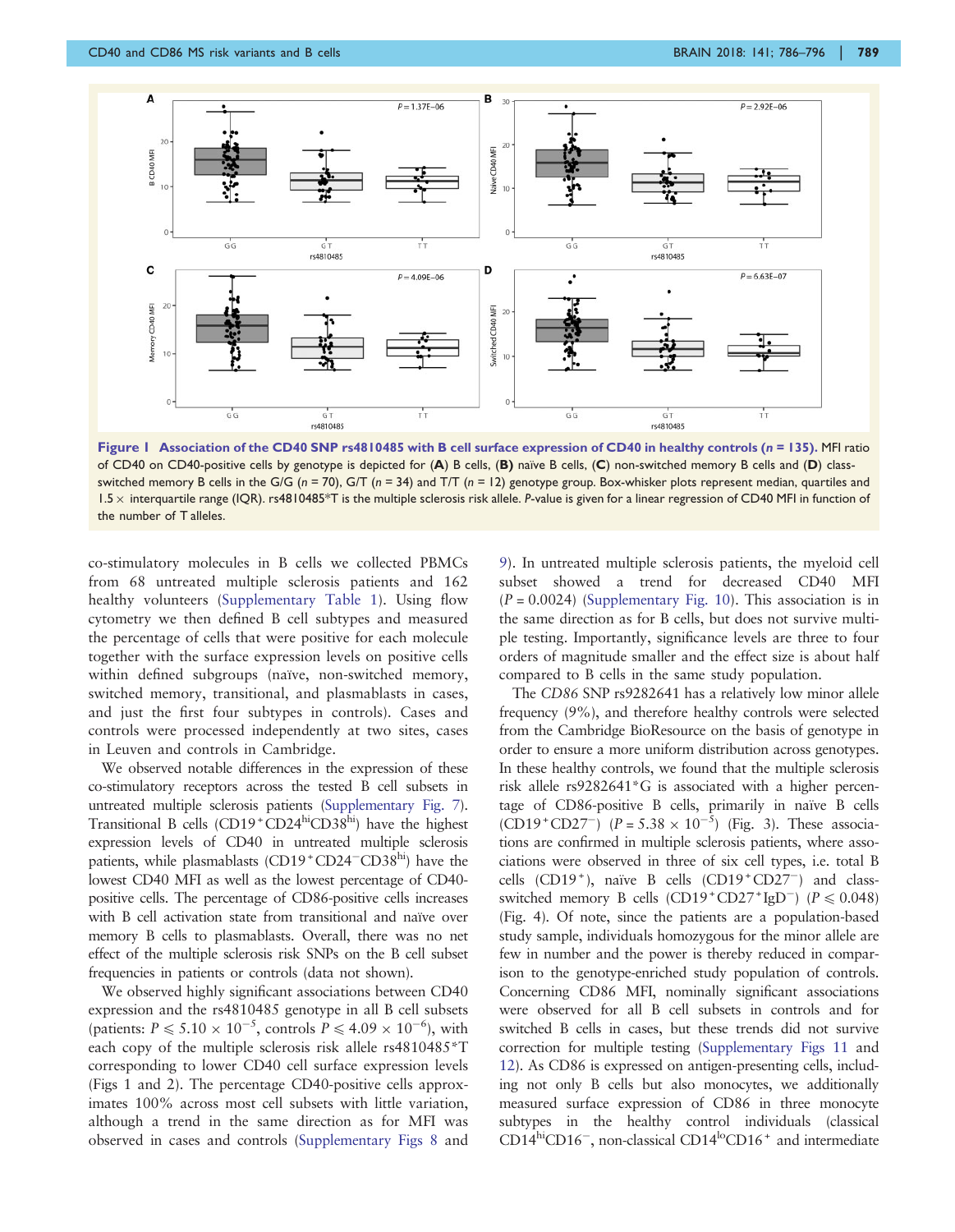<span id="page-4-0"></span>

Figure 2 Association of the CD40 SNP rs4810485 with B cell surface expression of CD40 in multiple sclerosis patients ( $n = 66$ ). MFI of CD40 by genotype is depicted for  $(A)$  B cells,  $(B)$  transitional B cells,  $(C)$  naïve B cells,  $(D)$  non-switched memory B cells,  $(E)$  classswitched memory B cells, and (F) plasmablasts in the G/G ( $n = 34$ ), G/T ( $n = 25$ ) and T/T ( $n = 7$ ) genotype group. Box-whisker plots represent median, quartiles and 1.5  $\times$  IQR. rs4810485\*T is the multiple sclerosis risk allele. P-value is given for a linear regression of CD40 MFI in function of the number of T alleles including batch as covariate.

 $CD14<sup>hi</sup>CD16<sup>+</sup>)$  and in the myeloid subset in untreated multiple sclerosis patients. We found no evidence of association with rs9282641 genotype in any of these cell sets (Supplementary Figs 13 and 14). In the healthy control subjects we also tested for association of CD86 expression in B cells and monocytes with rs1920296 and rs2255214, two other SNPs mapping close to rs9282641 and showing independent association with multiple sclerosis [\(The International](#page-10-0) [Multiple Sclerosis Genetics Consortium and The Wellcome](#page-10-0) [Trust Case Control Consortium 2, 2011](#page-10-0); [The International](#page-10-0) [Multiple Sclerosis Genetics Consortium, 2013](#page-10-0)). Again we saw no association with either SNP in any of these cell subtypes.

### CD40 genotype correlates with total and splice-form specific RNA expression

To explore the mechanism underlying the CD40 and CD86 genotype–immunophenotype relationship further, we carried out gene expression analysis in subsets of the study population. Based on Gencode version 21 (GRCh38) the gene for CD86 consists of eight exons, which through alternate splicing give rise to at least nine RNA transcripts (Supplementary Fig. 5), some of which lack the transmembrane domain (exon 6) and therefore give rise to soluble forms of the molecule (sCD86) (Jellis et al.[, 1995](#page-9-0)). The known CD86 transcripts show alternative first exon usage, and rs9282641 lies within the 5'UTR of the exon 2 starting transcripts. Hence, we measured sCD86 in serum and assessed expression at the RNA level in healthy individuals. However, we found no statistically significant association with the rs9282641\*G allele for sCD86 plasma levels nor for any of the four groups of CD86 transcripts (transmembrane exon 6-containing transcripts, soluble exon 6-skipping transcripts, exon 1-starting transcripts and exon 2-starting transcripts) in B cells or monocytes from healthy individuals (Supplementary Figs 15 and 17).

Multiple CD40 isoforms, representing both membranebound and soluble proteins, have been reported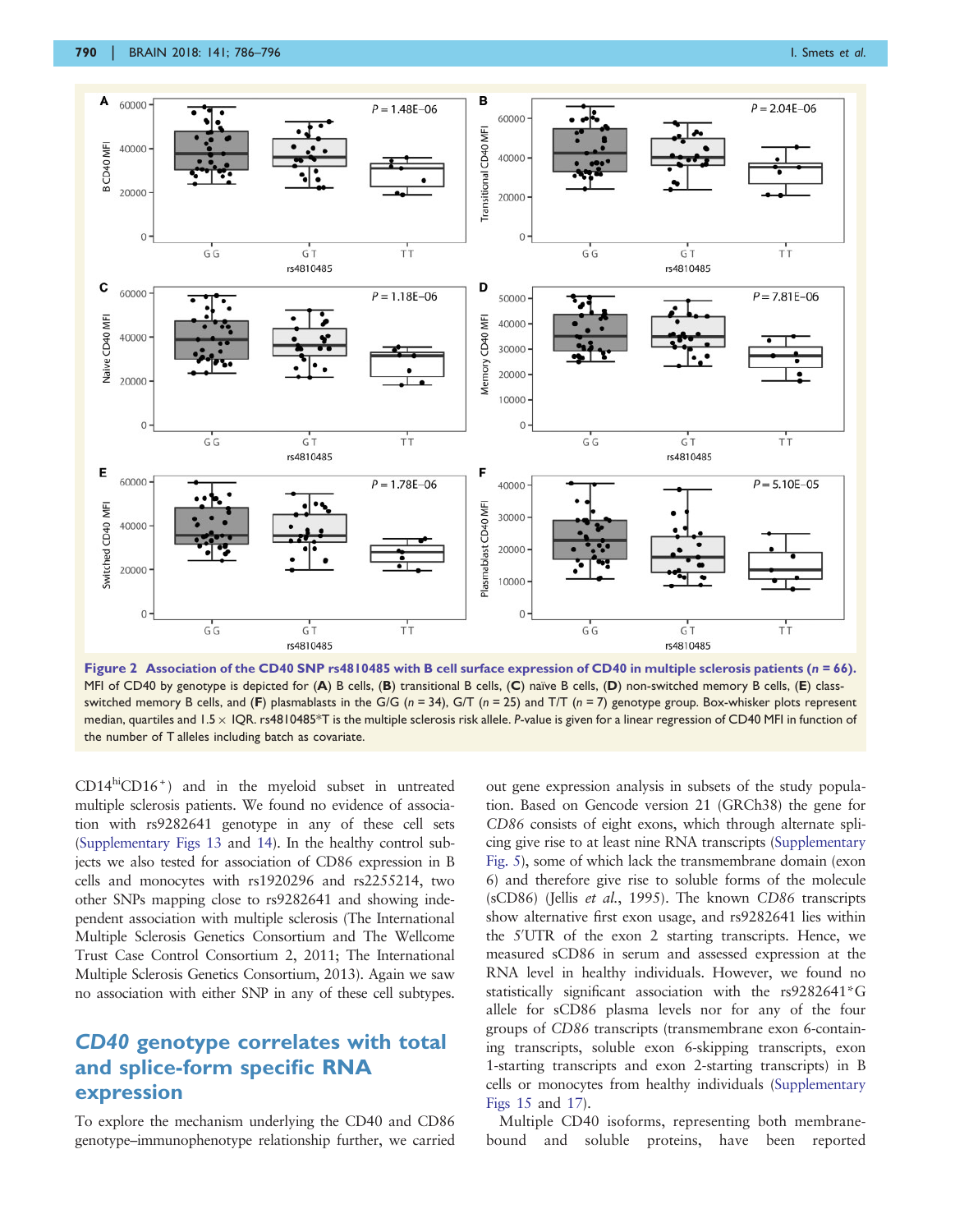<span id="page-5-0"></span>

Figure 3 Association of the CD86 SNP rs9282641 with B cell surface expression of CD86 in healthy controls (n = 135). Percentage of CD86-positive cells by genotype is depicted for (A) B cells, (B) naïve B cells, (C) non-switched memory B cells and (D) classswitched memory B cells in the A/A ( $n = 14$ ), A/G ( $n = 47$ ) and G/G ( $n = 74$ ) genotype group. Box-whisker plots represent median, quartiles and 1.5 x IQR. rs9282641\*G is the multiple sclerosis risk allele. P-value is given for a linear regression of per cent CD86-positive in function of the number of G alleles.

(Tone et al.[, 2001;](#page-10-0) Eshel et al.[, 2008\)](#page-9-0). Hence, we additionally measured levels of total CD40 expression as well as splice-forms lacking exon 5 and/or 6 in PBMCs from the included untreated multiple sclerosis patients. In line with flow cytometry data, the multiple sclerosis risk allele rs4810485\*T shows a trend for association with lower total CD40 expression  $(P = 0.057)$ . Moreover, the risk allele differentially affects the relative quantity of each splice-form compared to total CD40 expression, with increased proportions of the splice form lacking exon 5  $(P = 4.00 \times 10^{-7})$  and decreased proportions of the splice form lacking exon 6 ( $P = 0.0036$ ) [\(Fig. 5\)](#page-7-0). There is a consistent association  $(P < 0.05)$  between higher relative expression of the CD40 isoform lacking exon 5 and lower expression of full-length CD40 protein on the cell membrane (CD40 MFI) in overall B cells and in four of five B cell subsets (Supplementary Table 2).

### CD40 genotype correlates with downstream interleukin-10 expression

Finally, to investigate the downstream consequences of the observed genotype–phenotype correlations, we assessed a panel of cytokines in plasma samples from multiple sclerosis patients. No significant association was observed between the CD86 rs9282641 genotype and cytokine plasma levels  $(P \ge 0.25)$ . CD40 genotype on the other hand was associated with interleukin-10 (IL-10) plasma levels. The IL-10

assay has a dynamic range of 0.03–233 pg/ml, a sensitivity of 0.03 pg/ml, and an  $r^2 > 0.99$  across technical replicates. For a subset of  $n = 17$  untreated multiple sclerosis patients, IL-10 levels were measured from samples at two different time points, with an average interval of 3 years. Correlation amongst these different time-point measures in the same individuals resulted in an  $r^2 = 0.67$ , indicating relative intra-individual stability of IL-10 plasma levels over long periods of time (Supplementary Fig. 18). This is in line with the high level of interindividual variation, with low longitudinal variation, which we previously demonstrated for cellular immune phenotypes (Carr et al.[, 2016](#page-9-0)). The multiple sclerosis risk allele rs4810485\*T, associated with lower CD40 surface expression levels in the flow cytometry data, corresponded to lower IL-10 levels ([Fig. 6\)](#page-8-0).

# **Discussion**

By applying detailed immunophenotyping in untreated multiple sclerosis patients and healthy controls, we have demonstrated that cell surface expression of the co-stimulatory molecules CD40 and CD86 on B cells is influenced by local genetic variants associated with disease susceptibility, suggesting that B cells contribute to the pathogenesis of the disease. The fact that the effect of rs4810485 on the expression of CD40 is seen in all B cell subsets, while the effect of rs9282641 on CD86 expression is essentially confined to naïve cells, might reflect involvement of a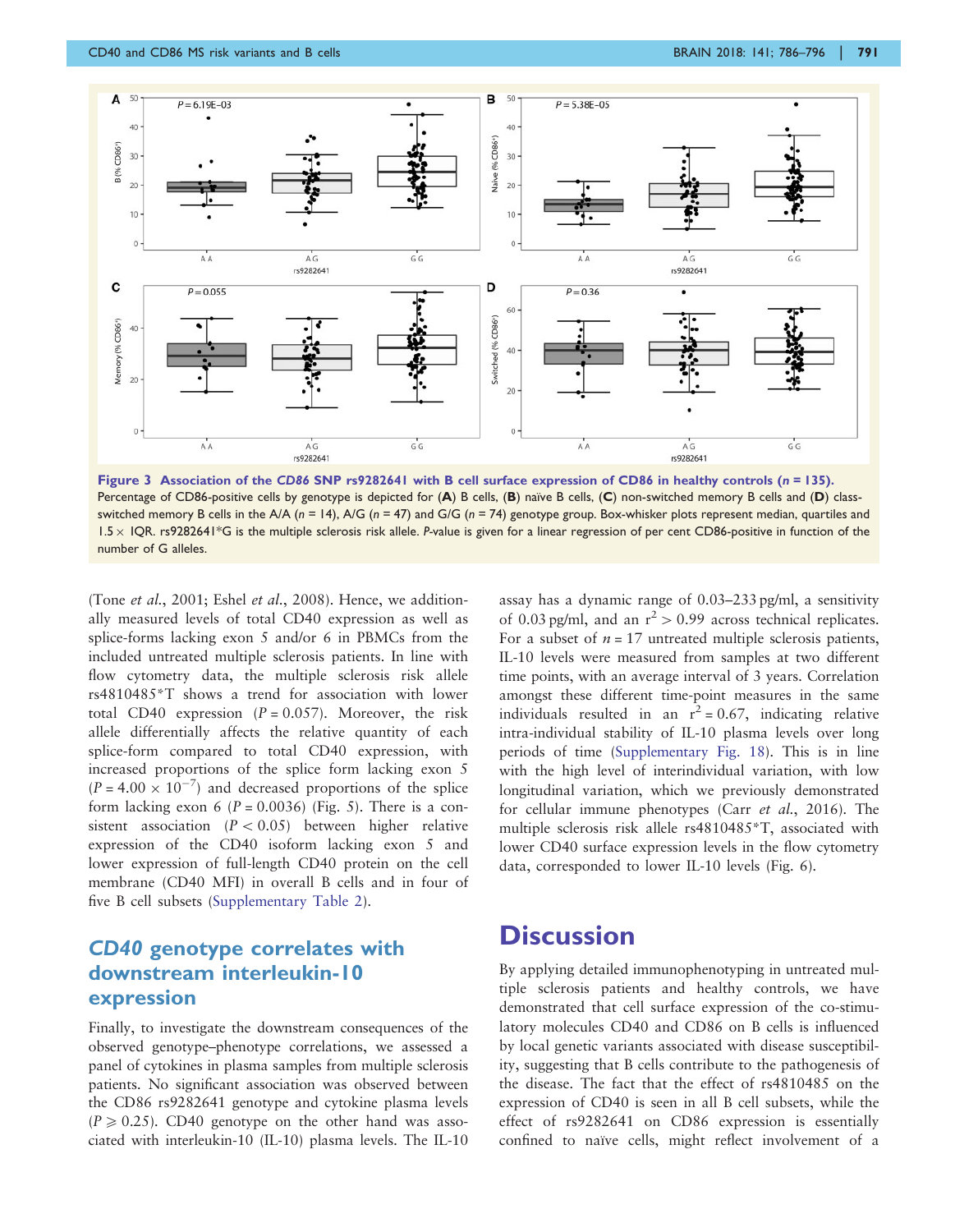<span id="page-6-0"></span>

Figure 4 Association of the CD86 SNP rs9282641 with B cell surface expression of CD86 in untreated multiple sclerosis patients ( $n = 67$ ). Percentage of CD86-positive cells by genotype is depicted for (A) B cells, (B) transitional B cells, (C) naïve B cells, (D) nonswitched memory B cells, (E) class-switched memory B cells and (F) plasmablasts in the A/G (n = 14) and G/G (n = 53) genotype group. Boxwhisker plots represent median, quartiles and 1.5  $\times$  IQR. rs9282641\*G is the multiple sclerosis risk allele. P-value is given for a linear regression of per cent CD86-positive in function of the number of G alleles with batch as covariate.

ubiquitous enhancer for CD40 expression and an enhancer with more restricted cell type specificity for CD86.

Our data in untreated patients and controls indicate a strong genotype–phenotype correlation for CD40 across B cell differentiation stages (transitional, naïve, non-switched memory, switched memory and plasmablasts, with P-values ranging from  $10^{-5}$  to  $10^{-7}$ ) and hence extend a previously reported association reaching nominal significance in overall B cells from 86 healthy controls (Field et al.[, 2015](#page-9-0)). In both datasets, the multiple sclerosis risk allele rs4810485\*T is associated with decreased cell surface expression. Previous analysis of CD40 expression at the RNA level has generated contradictory results [\(Jacobson](#page-9-0) et al., 2005; [Onouchi](#page-10-0) et al., 2012; Field et al.[, 2015\)](#page-9-0); however, by using sensitive droplet digital PCR to measure the levels of alternative splice forms, we here demonstrate that transcripts are differentially affected by genotype. In PBMCs from untreated multiple sclerosis patients, rs4810485\*T is associated with a lower proportion of the splice form lacking exon 6, in line with findings in B cell lines derived from

healthy controls [\(Onouchi](#page-10-0) et al., 2012), and a higher proportion of the splice form lacking exon 5. The alternative splice-forms lacking exon 6 and exon 5 encode soluble decoy receptors: the first one has antagonistic properties whereas the second isoform has been reported not to bind CD40 or act downstream of CD40-CD40L stimulation, but may bind other CD40 ligands (Eshel et al.[, 2008](#page-9-0)). During B cell activation and CD40 upregulation, pre-CD40 mRNA splicing is shifted from predominantly generating the full-length isoform to reaching higher proportions of the antagonistic soluble form and this process is thought to provide a negative feedback-loop (Tone et al.[, 2001](#page-10-0)). Hence, CD40 genetic variation affecting a ubiquitous CD40 enhancer may at the same time induce this posttranscriptional regulation process affecting splicing.

Notably, the CD40 SNP is shared across autoimmune diseases but with opposite effects: the rs4810485\*T allele increases the risk of multiple sclerosis ([The Australia and](#page-10-0) [New Zealand Multiple Sclerosis Genetics Consortium,](#page-10-0) [2009; Patsopoulos](#page-10-0) et al., 2011; [The International Multiple](#page-10-0)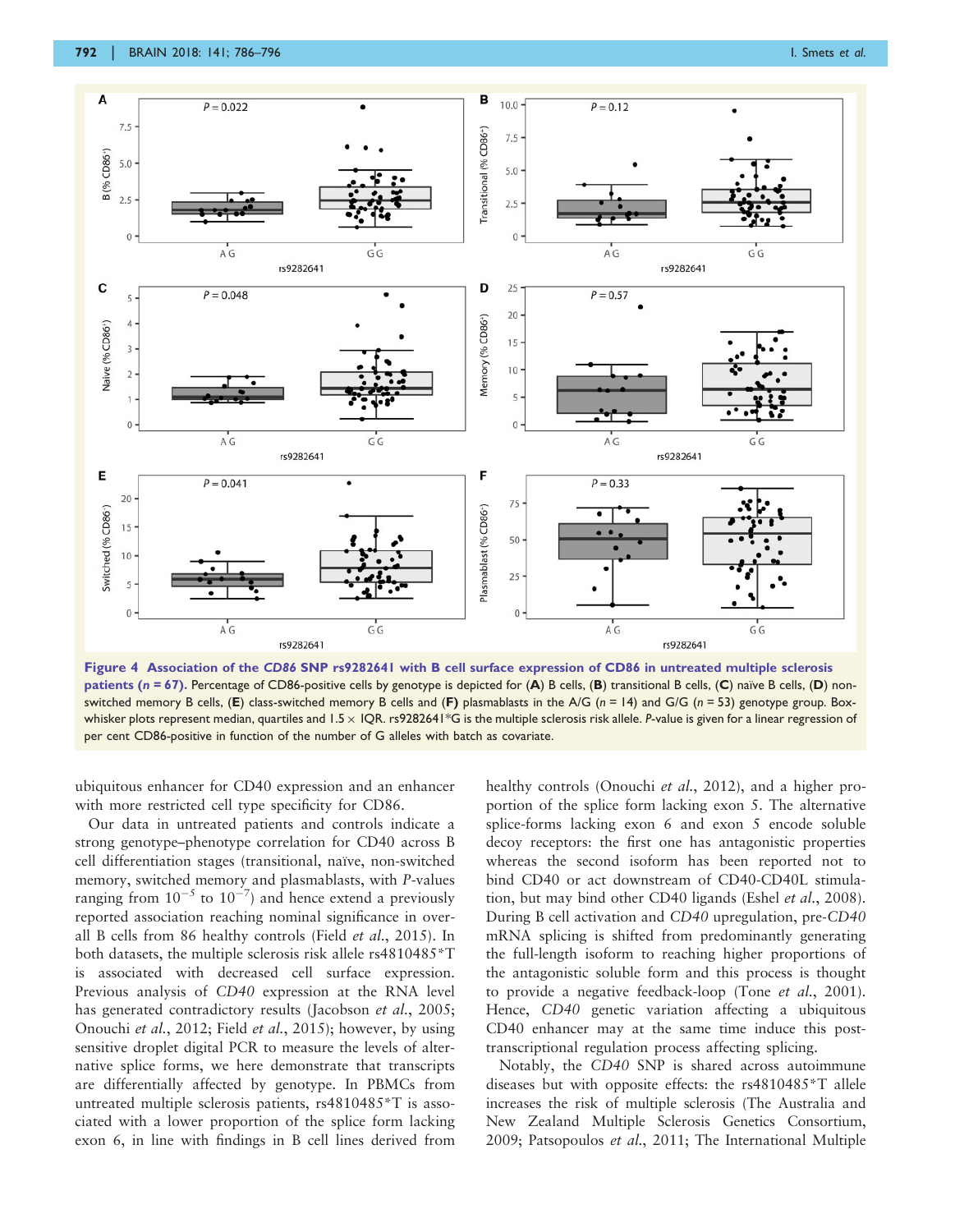<span id="page-7-0"></span>

Figure 5 Association of the CD40 SNP rs4810485 with total CD40 and CD40 alternative splice forms in untreated multiple sclerosis patients ( $n = 65$ ). Genotype specific (A) relative quantity of total CD40 expression (spanning exons  $1-2$ ) versus housekeeping gene and relative quantity of alternative CD40 splice-forms lacking (B) exon 5, (C) exons 5–6 and (D) exon 6 compared to relative quantity of total CD40 expression in the G/G ( $n = 34$ ), G/T ( $n = 25$ ) and T/T ( $n = 6$ ) genotype group. Box-whisker plots represent median, quartiles and I.5 × IQR. rs4810485\*T is the multiple sclerosis risk allele. P-value is given for a linear regression of CD40 expression levels in function of the number of Talleles.

[Sclerosis Genetics Consortium and The Wellcome Trust](#page-10-0) [Case Control Consortium 2, 2011](#page-10-0); [The International](#page-10-0) [Multiple Sclerosis Genetics Consortium, 2013](#page-10-0)) and inflam-matory bowel disease [\(Jostins](#page-9-0) *et al.*, 2012) but is protective against rheumatoid arthritis [\(Raychaudhuri](#page-10-0) et al., 2008), systemic lupus erythematosus [\(Vazgiourakis](#page-10-0) et al., 2011), autoimmune thyroid disease (Tomer et al.[, 2002\)](#page-10-0) and Kawasaki disease [\(Onouchi](#page-10-0) et al., 2012). CD40 is important for T cell dependent immunoglobulin class-switching and germinal centre formation ([Kawabe](#page-9-0) et al., 1994) and plasmablast growth and differentiation ([Garcia de Vinuesa](#page-9-0) et al.[, 1999\)](#page-9-0). Hence, increased CD40 expression levels on B cell subsets involved in antibody production, and in particular the effect on both expression levels and the percentage of CD40-positive plasmablasts that we report for the first time, are consistent with increased susceptibility to autoimmune diseases involving a strong humoral response (rheumatoid arthritis; systemic lupus erythematosus; autoimmune thyroid disease and Kawasaki disease). On the other hand, CD40 ligation has beneficial effects including the induction of regulatory T cells ([Guiducci](#page-9-0) et al., 2005) and the formation and function of IL-10 producing B cells with immunomodulatory properties [\(Yanaba](#page-10-0) et al., 2009). In the animal model for multiple sclerosis, EAE, the transfer of regulatory IL-10 producing B cells (B10) into  $Cd19^{-/-}$ B cell deficient mice reduces EAE severity and reduces autoantigen-specific CD4<sup>+</sup> T cell proliferation and pro-inflammatory cytokine production [\(Yoshizaki](#page-10-0) et al., 2012). However, B10 cells that are CD40 deficient  $(Cd40^{-/-})$  do not reduce severity, proliferation or cytokine production.

On the other hand, CD40 stimulation increases the number of B10 cells [\(Yoshizaki](#page-10-0) et al., 2012). A beneficial role for regulatory B cells has also been described in humans for the two autoimmune diseases where reduced CD40 increases susceptibility, namely multiple sclerosis and inflammatory bowel disease (Li et al.[, 2015](#page-9-0), [Dooley](#page-9-0) et al.[, 2016](#page-9-0)). Our current work indeed pinpoints to the regulatory function of CD40, through downstream IL-10 production, as mechanism of action underlying this association, with the risk allele leading to lower CD40 cell surface expression and lower IL-10 levels.

Our data on expression levels of the CD86 co-stimulatory molecule across B cell subsets, from low percentages of positive cells amongst the naïve B cell subset increasing over memory B cells to highest levels in plasmablast reflect B cell activation (Liu et al.[, 1995](#page-10-0); [Tangye](#page-10-0) et al., 1998; [Ellyard](#page-9-0) et al., 2004; Good et al.[, 2009\)](#page-9-0). CD86 expression levels on B cells are increased in the CSF compared to the peripheral blood of multiple sclerosis patients ([Fraussen](#page-9-0) et al.[, 2016](#page-9-0)), possibly reflecting the high expression levels on plasmablasts. We demonstrate that the local multiple sclerosis risk allele rs9282641\*G is associated with a higher percentage of CD86-positive B cells in untreated multiple sclerosis patients and controls. The effect appears strongest in a specific B cell subset, naïve B cells, again for both patients and controls. Higher CD86 expression in this B cell subset has previously been associated with multiple sclerosis versus controls (Niino et al.[, 2009](#page-10-0); [Fraussen](#page-9-0) et al., [2016](#page-9-0)) with relapse versus remission in multiple sclerosis (Niino et al.[, 2009](#page-10-0)), and with a phenotype of high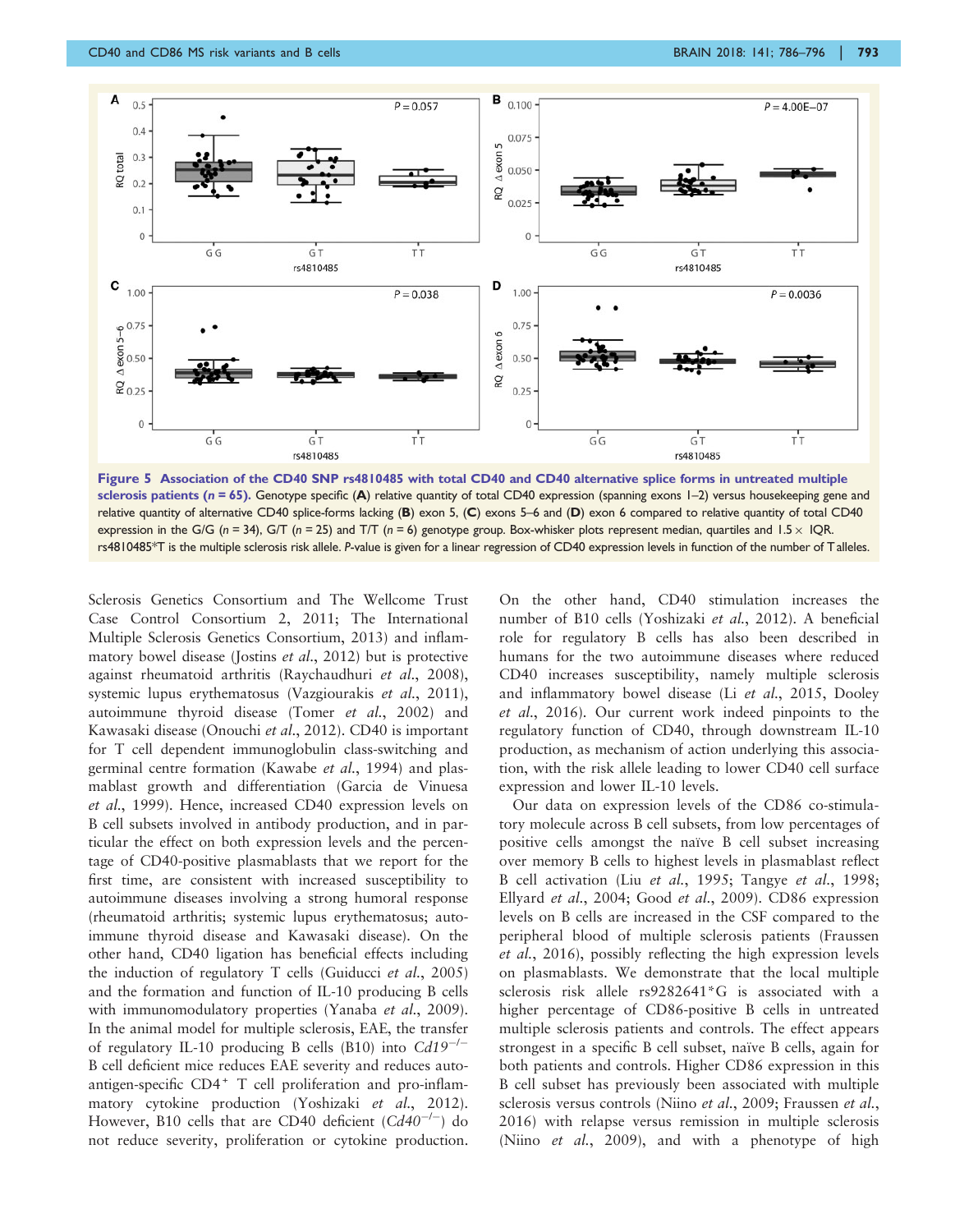<span id="page-8-0"></span>

Figure 6 Association of the CD40 SNP rs4810485 with serum IL-10 levels in untreated multiple sclerosis patients  $(n = 66)$ . IL-10 levels are measured in the G/G  $(n = 34)$ , G/T  $(n = 25)$  and T/T  $(n = 7)$  genotype group. Box-whisker plots represent median, quartiles and  $1.5 \times$  IQR. rs4810485\*T is the multiple sclerosis risk allele. P-value is given for a linear regression of IL-10 levels in function of the number of T alleles.

neurodegeneration in multiple sclerosis [\(Comabella](#page-9-0) et al., [2016](#page-9-0)). Quite how and why changes in the proportion of naïve B cells expressing CD86 influence the development of the disease is not clear. Such a change might simply reflect an enhanced tendency towards activation or perhaps influence an individual's ability to generate regulatory T cells [\(Reichardt](#page-10-0) et al., 2007). Given that the expression of CD86 is likely to be essential for B cells undertaking an antigen presentation role, another possible interpretation of these findings is that the multiple sclerosis associated genotype increases the proportion of B cells undertaking this function, and that perhaps antigen presentation contributes to pathogenesis. It is well established that many of the genes implicated through genetic analysis of multiple sclerosis are involved in the signalling between antigen presenting cells and lymphocytes, and it is notable that these associations are generally stronger for the receptor/ligand from the antigen presenting cell side of each of such interaction [\(Sawcer](#page-10-0) et al., 2014). This is most evident in the comparison between the very profound class II MHC associations in multiple sclerosis [\(Moutsianas](#page-10-0) et al., 2015) and the near absence of any notable association with variation in the regions of the T cell receptor genes. Within a single genome-wide association study such differences might simply be assumed to reflect the inevitable random variation in the effect sizes measured for relevant SNPs. However, the fact that these differences have been reproduced in large follow-up efforts, such as the immunochip study [\(The International Multiple Sclerosis](#page-10-0) [Genetics Consortium, 2013\)](#page-10-0) raises the possibility that the differences genuinely reflect the relative importance of antigen presenting cells in the aetiology of multiple sclerosis.

Our study design combined two independent approaches with different workflows and methodologies each with their own strengths and limitations. One approach focused on the extensive investigation of all B cell subsets whereas the other invested heavily in methodological control of the flow cytometry and considered a wider range of potentially relevant genetic variation. Importantly, concordant results and conclusions were reached in both study populations, independent of the experimental design, providing mutual replication for these results.

Limitations of our ex vivo study include the inability to directly correlate the genotype-dependent CD40 RNA and protein expression to the increased IL-10 production. Studies in the animal model of multiple sclerosis, EAE, have shown that CD40 ablation or stimulation regulates IL-10-producing B cell number and function, as described above. Demonstrating the same effects for the more subtle genotype-dependent expression differences in humans would require a follow-up study with the development of an *in vitro* model that has the capacity to detect B cell stimulation effects in the physiological range of SNPs, possibly through an agonistic CD40 antibody or co-culture with a T cell line expressing CD40 ligand (CD154).

Our data indicating that the studied multiple sclerosis risk SNPs affect the expression of co-stimulatory molecules on B cells have implications for treatment strategies in multiple sclerosis. Existing treatments such as interferon-beta and fingolimod affect CD86 expression in different ways (Niino et al.[, 2009](#page-10-0); [Fraussen](#page-9-0) et al., 2016)—in line with the general opposing effects of these treatments on the peripheral immune system ([Dooley](#page-9-0) et al., 2016). However, the recently completed ACCLAIM clinical trial with abatacept, blocking CD80-CD86 co-stimulation and approved for rheumatoid arthritis and juvenile idiopathic arthritis, failed in multiple sclerosis ([Khoury](#page-9-0) et al., 2017). As both our genotype data and data on existing treatments ([Niino](#page-10-0) et al.[, 2009\)](#page-10-0) indicate cell-subset-specific effects on CD86 expression in multiple sclerosis, in particular related to naïve B cells, such subset-specific effects may underlie this unexpected outcome. Phase II trials blocking the CD40-CD40L pathway—currently halted due to thromboembolic events ([Summers deLuca and Gommerman,](#page-10-0) [2012\)](#page-10-0)—were initiated on the basis of a beneficial role of CD40 blockade in EAE [\(Gerritse](#page-9-0) et al., 1996; [Howard](#page-9-0) et al.[, 1999\)](#page-9-0), accompanied in particular by a reduction in anti-MOG antibodies (Boon et al.[, 2001\)](#page-9-0). These animal model data are in line with the higher-expression allele increasing risk of autoimmune diseases with a strong humoral response. Our data in humans, however, suggest that CD40 blockade may be counter-productive in multiple sclerosis as it may inhibit beneficial mechanisms such as IL-10 producing immunomodulatory B cells. We have previously demonstrated the upregulation of BAFF and transitional B cells as a unique common pathway of current efficacious multiple sclerosis treatments, shedding new light on the failure of anti-BAFF trials, which also appeared promising in EAE ([Dooley](#page-9-0) et al., 2016). Together, these data highlight the failure of the EAE model to mimic the B cell component of multiple sclerosis and indicate how human genotype–immunophenotype data may direct the development of therapeutic strategies.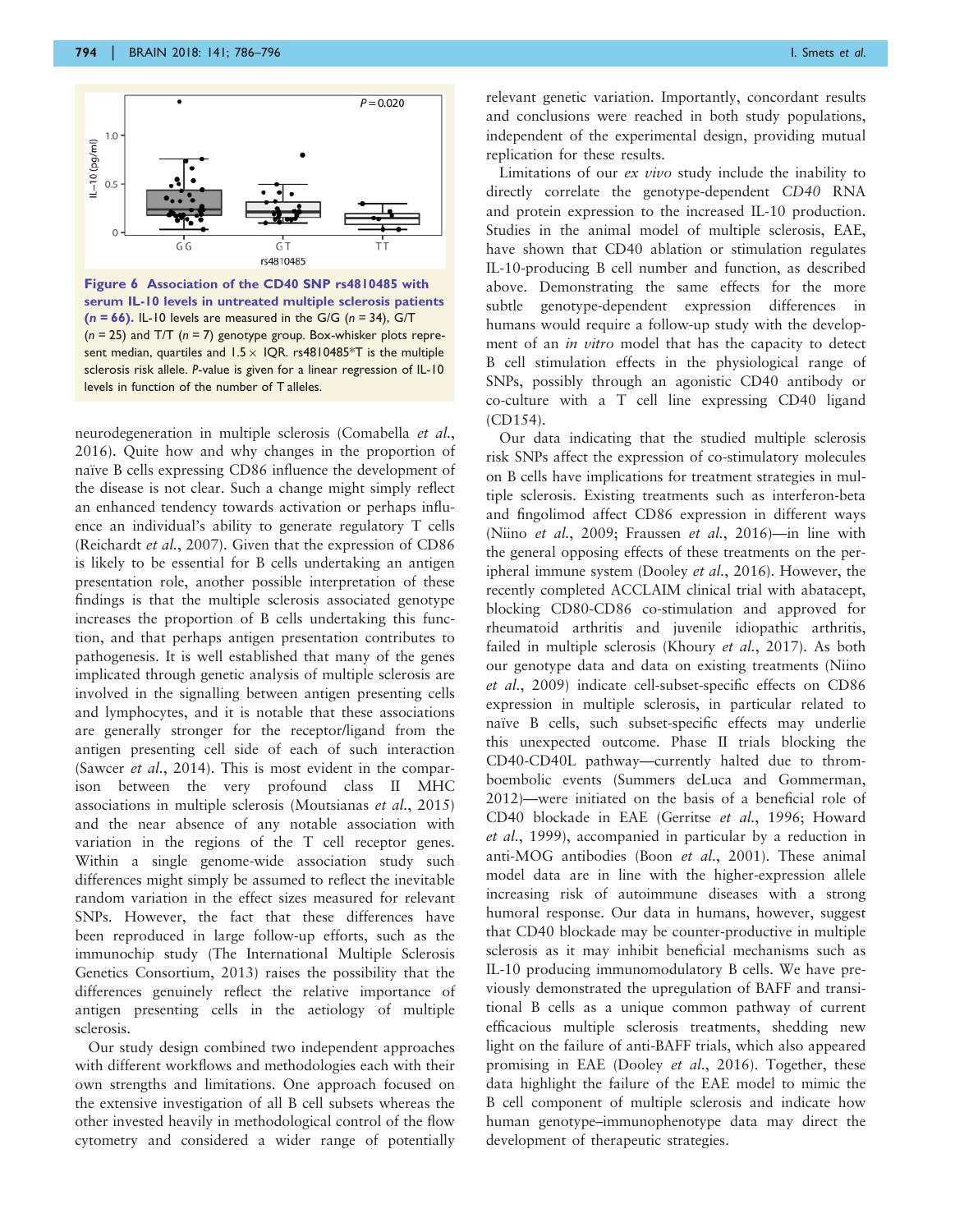# <span id="page-9-0"></span>Acknowledgements

We gratefully thank the patients and NIHR Cambridge BioResource volunteers who participated in this study. We acknowledge Katleen Clysters, Cindy Thys and the NIHR Cambridge BioResource Centre and staff for their contribution in sample collection. We also thank the National Institute for Health Research and NHS Blood and Transplant. Access to Cambridge BioResource volunteers and their data is governed by the Cambridge BioResource SAB (http://www.cambridgebioresource.org.uk). Thumbnail figures are obtained from www.somersault1824.com.

# Funding

B.F. was supported by a Raymond and Beverly Sackler Student Studentship, and B.D. is a Clinical Investigator of the Research Foundation Flanders (FWO). This study was supported by the Research Fund KU Leuven (C24/16/045), the Research Foundation Flanders (FWO G.0734.15N), the Belgian Charcot Foundation, the MS Liga Vlaanderen, the Geneeskundige Stichting Koningin Elisabeth, a research grant from Novartis, the UK MS Society (ref11/955), UK Medical Council (G1100125) and the National Institute for Health Research Cambridge Biomedical Research Centre.

### Conflicts of interest

B.D. has received consulting fees and/or funding from Bayer, Biogen Idec, BSP, Merck, Sanofi-Aventis, Serono and Teva. A.C. has received honoraria and travel for speaking at meetings from Genzyme (a Sanofi company). B.D., A.G. and A.L. have received funding from Novartis. The spouse of A.L. is an ex-employee of UCB. The remaining authors declare no conflict of interest.

# Supplementary material

Supplementary material is available at Brain online.

# **References**

- Boon L, Brok HP, Bauer J, Ortiz-Buijsse A, Schellekens MM, Ramdien-Murli S, et al. Prevention of experimental autoimmune encephalomyelitis in the common marmoset (Callithrix jacchus) using a chimeric antagonist monoclonal antibody against human CD40 is associated with altered B cell responses. J Immunol 2001; 167: 2942–9.
- Carr EJ, Dooley J, Garcia-Perez JE, Lagou V, Lee JC, Wouters C, et al. The cellular composition of the human immune system is maintained in multiple stable equilibriums shaped by age and cohabitation. Nat Immunol 2016; 417: 461–8.
- Comabella M, Canto E, Nurtdinov R, Rio J, Villar LM, Picon C, et al. MRI phenotypes with high neurodegeneration are associated with peripheral blood B-cell changes. Hum Mol Genet 2016; 25: 308–16.
- Dendrou CA, Fugger L, Friese MA. Immunopathology of multiple sclerosis. Nat Rev Immunol 2015; 15: 545–58.
- Dooley J, Pauwels I, Franckaert D, Smets I, Garcia-Perez JE, Hilven K, et al. Immunological profiles of multiple sclerosis treatments reveal shared early B cell alterations. Neurol Neuroimmunol Neuroinflamm 2016; 3: e240.
- Ellyard JI, Avery DT, Phan TG, Hare NJ, Hodgkin PD, Tangye SG. Antigen-selected, immunoglobulin-secreting cells persist in human spleen and bone marrow. Blood 2004; 103: 3805–12.
- Eshel D, Toporik A, Efrati T, Nakav S, Chen A, Douvdevani A. Characterization of natural human antagonistic soluble CD40 isoforms produced through alternative splicing. Mol Immunol 2008;  $46: 250 - 7$ .
- Field J, Shahijanian F, Schibeci S; Australia and New Zealand MS Genetics Consortium (ANZgene), Johnson L, Gresle M, et al. The MS risk allele of CD40 is associated with reduced cell-membrane bound expression in antigen presenting cells: implications for gene function. PLoS One 2015; 10: e0127080.
- Fraussen J, Claes N, Van Wijmeersch B, van Horssen J, Stinissen P, Hupperts R, et al. B cells of multiple sclerosis patients induce autoreactive proinflammatory T cell responses. Clin Immunol 2016; 173: 124–32.
- Garcia de Vinuesa C, MacLennan IC, Holman M, Klaus GG. Anti-CD40 antibody enhances responses to polysaccharide without mimicking T cell help. Eur J Immunol 1999; 29: 3216–24.
- Gerritse K, Laman JD, Noelle RJ, Aruffo A, Ledbetter JA, Boersma WJ, et al. CD40-CD40 ligand interactions in experimental allergic encephalomyelitis and multiple sclerosis. Proc Natl Acad Sci USA 1996; 93: 2499–504.
- Good KL, Avery DT, Tangye SG. Resting human memory B cells are intrinsically programmed for enhanced survival and responsiveness to diverse stimuli compared to naive B cells. J Immunol 2009; 182: 890–901.
- Goris A, Pauwels I, Dubois B. Progress in multiple sclerosis genetics. Curr Genomics 2012; 13: 646–63.
- Guiducci C, Valzasina B, Dislich H, Colombo MP. CD40/CD40L interaction regulates CD4 + CD25 + T reg homeostasis through dendritic cell-produced IL-2. Eur J Immunol 2005; 35: 557–67.
- Hauser SL, Bar-Or A, Comi G, Giovannoni G, Hartung HP, Hemmer B, et al. Ocrelizumab versus interferon beta-1a in relapsing multiple sclerosis. N Engl J Med 2017; 376: 221-34.
- Howard LM, Miga AJ, Vanderlugt CL, Dal Canto MC, Laman JD, Noelle RJ, et al. Mechanisms of immunotherapeutic intervention by anti-CD40L (CD154) antibody in an animal model of multiple sclerosis. J Clin Invest 1999; 103: 281–90.
- Jacobson EM, Concepcion E, Oashi T, Tomer Y. A Graves' diseaseassociated Kozak sequence single-nucleotide polymorphism enhances the efficiency of CD40 gene translation: a case for translational pathophysiology. Endocrinology 2005; 146: 2684–91.
- Jellis CL, Wang SS, Rennert P, Borriello F, Sharpe AH, Green NR, et al. Genomic organization of the gene coding for the costimulatory human B-lymphocyte antigen B7-2 (CD86). Immunogenetics 1995; 42: 85–9.
- Jostins L, Ripke S, Weersma RK, Duerr RH, McGovern DP, Hui KY, et al. Host-microbe interactions have shaped the genetic architecture of inflammatory bowel disease. Nature 2012; 491: 119–24.
- Kawabe T, Naka T, Yoshida K, Tanaka T, Fujiwara H, Suematsu S, et al. The immune responses in CD40-deficient mice: impaired immunoglobulin class switching and germinal center formation. Immunity 1994; 1: 167–78.
- Khoury SJ, Rochon J, Ding L, Byron M, Ryker K, Tosta P, et al. ACCLAIM: a randomized trial of abatacept (CTLA4-Ig) for relapsing-remitting multiple sclerosis. Mult Scler 2017; 23: 686–95.
- Li Z, Vermeire S, Bullens D, Ferrante M, Van Steen K, Noman M, et al. Anti-Tumor Necrosis Factor Therapy Restores Peripheral Blood B-cell Subsets and CD40 Expression in Inflammatory Bowel Diseases. Inflamm Bowel Dis 2015; 21: 2787–96.